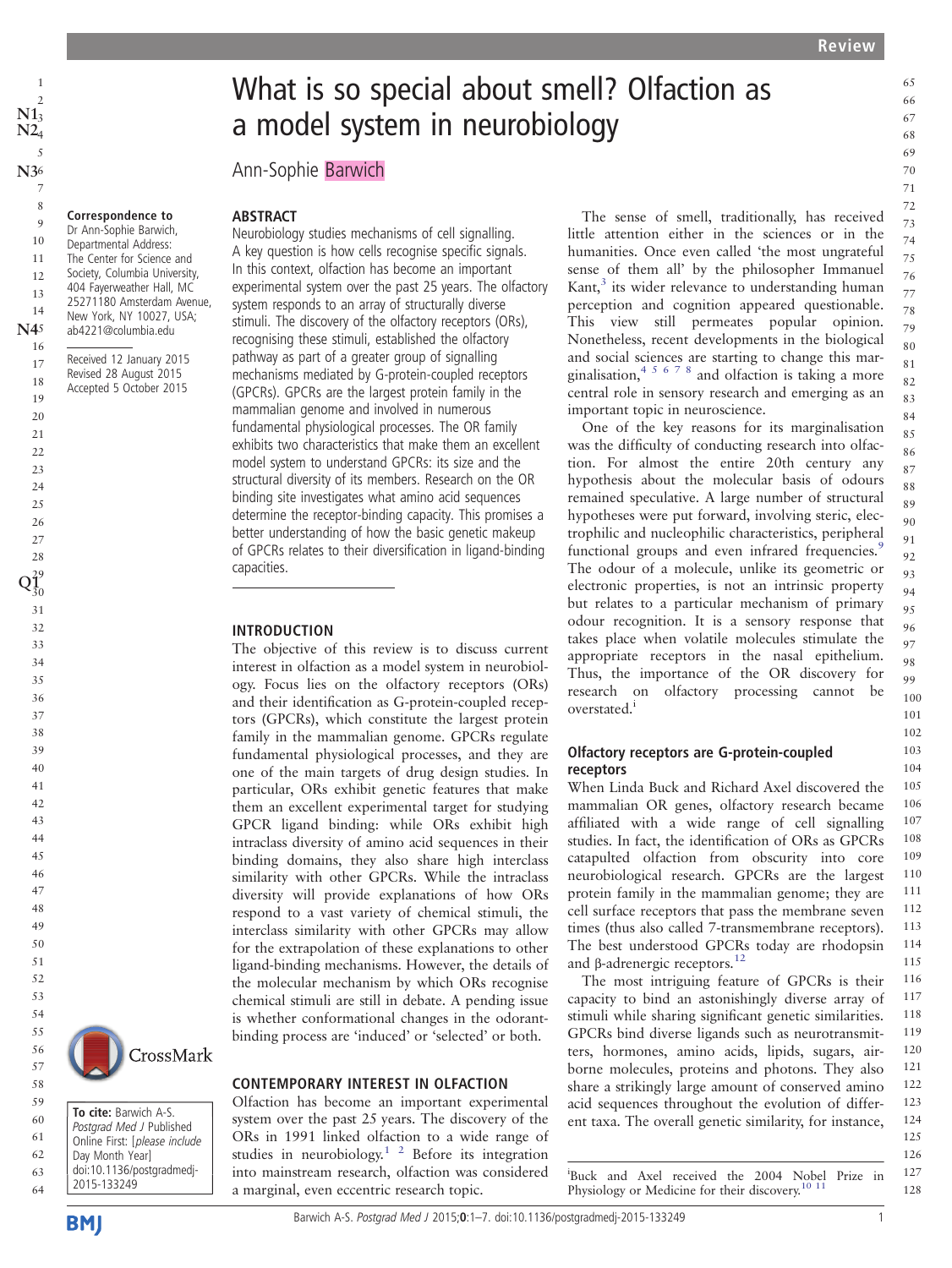between rhodopsin and ORs is up to 40%.[13](#page-5-0) The strong genetic family ties of GPCRs allow for the development of general models to investigate their evolutionary development, folding behaviour and ligand-binding mechanism. The latter is of particular relevance to modelling signalling proteins: if the binding capacity of a receptor is determined by the amino acid sequences of its binding site, how has this genetically closely related family of signalling proteins evolved to recognise so many different ligands? 129 130 131 132 133 134 135 136 137

In this context, the OR family exhibits two characteristics that make them an excellent model system for understanding the complexities of ligand binding in GPCRs: its size and the structural diversity of its members. 138 139 140 141

ORs detect a vast amount of structurally diverse odorous molecules (odorants). A recent study estimated the number of discriminable stimuli to be up to one trillion,<sup>[14](#page-5-0)</sup> though this estimation remains in dispute.<sup>15</sup> Agreement exists that the olfactory system exhibits a high degree of sensitivity towards a wide range of structurally diverse stimuli, and so it was assumed that there must be an appropriate range of different receptor types corresponding to this diversity. Nonetheless, their numbers exceeded the estimated 10–15 ORs by a factor of 100, and there are currently >1000 known ORs (in comparison, we only have 3 receptors for colour and 15 known serotonin receptors). Members of the OR family represent 3–4% of the mammalian genome (an even greater amount than the undoubtedly important immune system).[16](#page-5-0) 142 143 144 145 146 147 148 149 150 151 152 153 154 155

Another finding was the structural diversity of amino acid sequences of the transmembrane-binding domains of ORs. Such diversity allows for wide-ranging responses of ORs to chemical stimuli, signifying ORs as an excellent model system for GPCR studies: "The conserved and variable regions in the ORs make them a particularly attractive experimental system for understanding GPCR ligand binding. Receptors range from 40%– 98% amino acid identity. It is as if evolution has done the perfect mutagenesis experiment and selected the mutations that work."<sup>[2](#page-5-0)</sup> A better in-depth understanding of structure–function relations in ligand binding is of particular relevance to studies of drug design, given the lack of regularities between ligand structure and its effects on the targeted receptor site. 156 157 158 159 160 161 162 163 164 165 166 167 168

### Experimental difficulties in receptor modelling

GPCRs are known to be difficult to study, $\mathbf{\ddot{u}}$  and ORs are no different. In particular, ORs present a difficult case for protein modelling. Standard methods, such as heterologous expression and X-ray crystallography, are not easily applied to ORs. Models of odour receptor sites thus were commonly based on other GPCRs through homology modelling. Nonetheless, recent studies obtained first successes in analysing OR binding through standard methods such as heterologous expression.[18](#page-5-0) 171 172 173 174 175 176 177 178 179 180

Despite such difficulties, a number of insights into the ligandbinding range of ORs have been made. These include studies on the combinatorial nature of odorant detection.<sup>19</sup> <sup>20</sup> (Combinatorial means that an odorant is recognised by multiple receptor sites, and one receptor responds to several odorants.) Other studies tested the binding range of a single mammalian OR to a range of stimuli. $^{21}$  $^{21}$  $^{21}$ 

Many of the insights into OR behaviour were through the use of functional equivalency. While the binding site of the ORs remains largely experimentally inaccessible, the 'functionally equivalent' olfactory sensory nerves (OSNs) allow the activity of ORs to be investigated and act experimentally as ORs. As OSNs only express one type of OR gene,<sup>19 22</sup> the functional equivalence of ORs and OSNs makes it possible to trace how detection signals are further represented as activation patterns in the brain, for example, by using transgenetic markers. $^{23}$  $^{23}$  $^{23}$ 193 194 195 196 197 198 199 200 201

Contemporary olfactory research thus focuses on two main questions: first, how do the receptors recognise odorous molecules? And, second, how is this information processed at various stages in the brain? In the following sections, developments in the first of these two research questions will be examined in more detail. Concerning studies on higher-level brain processing in olfaction, which exceeds the scope of this review, see refs.<sup>10 2</sup> 202 203 204 205 206 207 208

### RECEPTORS AND LIGANDS: THE MECHANISM OF PRIMARY ODOUR RECOGNITION

The olfactory system is based on a three-level pathway. Olfactory perception first starts with the interaction of odorants with the appropriate ORs in the nasal epithelium (fi[gure 1\)](#page-2-0). This initiates a cascade of reactions underlying the second messenger pathway.<sup>1</sup> <sup>4</sup> These impulses are transmitted through the OSNs to the brain. OSNs expressing one receptor gene join in a spherical neural structure (glomerulus) in the olfactory bulb at the frontal lobe, forming topographic odour activation pat-terns.<sup>[25 26](#page-5-0)</sup> Signals from the bulb are projected to the olfactory cortex, whose organisation principles are still a matter of considerable debate.<sup>2</sup> 212 213 214 215 216 217 218 219 220 221  $222$ 

How odorants interact with ORs is known in principle but not in detail. As GPCRs ORs belong to an evolutionary closely related protein family that is assumed to share a common ligand-binding mechanism. Primary odour recognition, like other ligand-binding processes, works according to a shapesensitive mechanism. Odorants bind to receptors based on complementary features, where the complementary fit of a molecule with a receptor involves various parameters. It is primarily determined by the stereochemical features of different molecular groups of an odorant. In addition to steric interactions, complementary fit is determined by various other parameters such as hydrophobicity, molecular weight, polarity, acidity or basicity.<sup>[28](#page-5-0)</sup> Nonetheless, how the molecule and receptor change shape within these interactions is less well understood. 223  $224$  $225$ 226 236 237

### A shape-sensitive mechanism: models of conformational changes

Neither odorants nor ORs are rigid compounds. In the event of binding, odorants can abandon their preferred minimum energy conformation to adopt a different spatial configuration. Receptors, too, change their configurations. The crucial question is whether they adopt different configurations mainly before or during the event of ligand binding, and to which extent.

Two schools of thought currently attempt to describe the general nature of the conformational changes in ligand binding. The difference determines the primary causal agent in ligandbinding mechanisms such as primary odour detection. Do ligands cause changes in the configuration of a receptor? Or do receptors adopt different states in the absence of a ligand, with the ligand binding to and stabilising a preferred active state of the receptor? 246 247 248 249 250 251 252 253

These two different interactions of ligand binding are known as the 'induced fit' model by David Koshland, George Nemethy, and David Filmer  $(1958)^{29}$  $(1958)^{29}$  $(1958)^{29}$  and the 'selected fit' model by 254 255 256

209 210 211

169 170

i<sup>i</sup>Indeed, only very few breakthroughs in elucidating active (ligand-bound) conformations of GPCR-binding sites have been made. One recent example is Brian Kobilka's work on rhodopsin, obtaining the first crystal structure of an activated tertiary complex. 189 190 191 192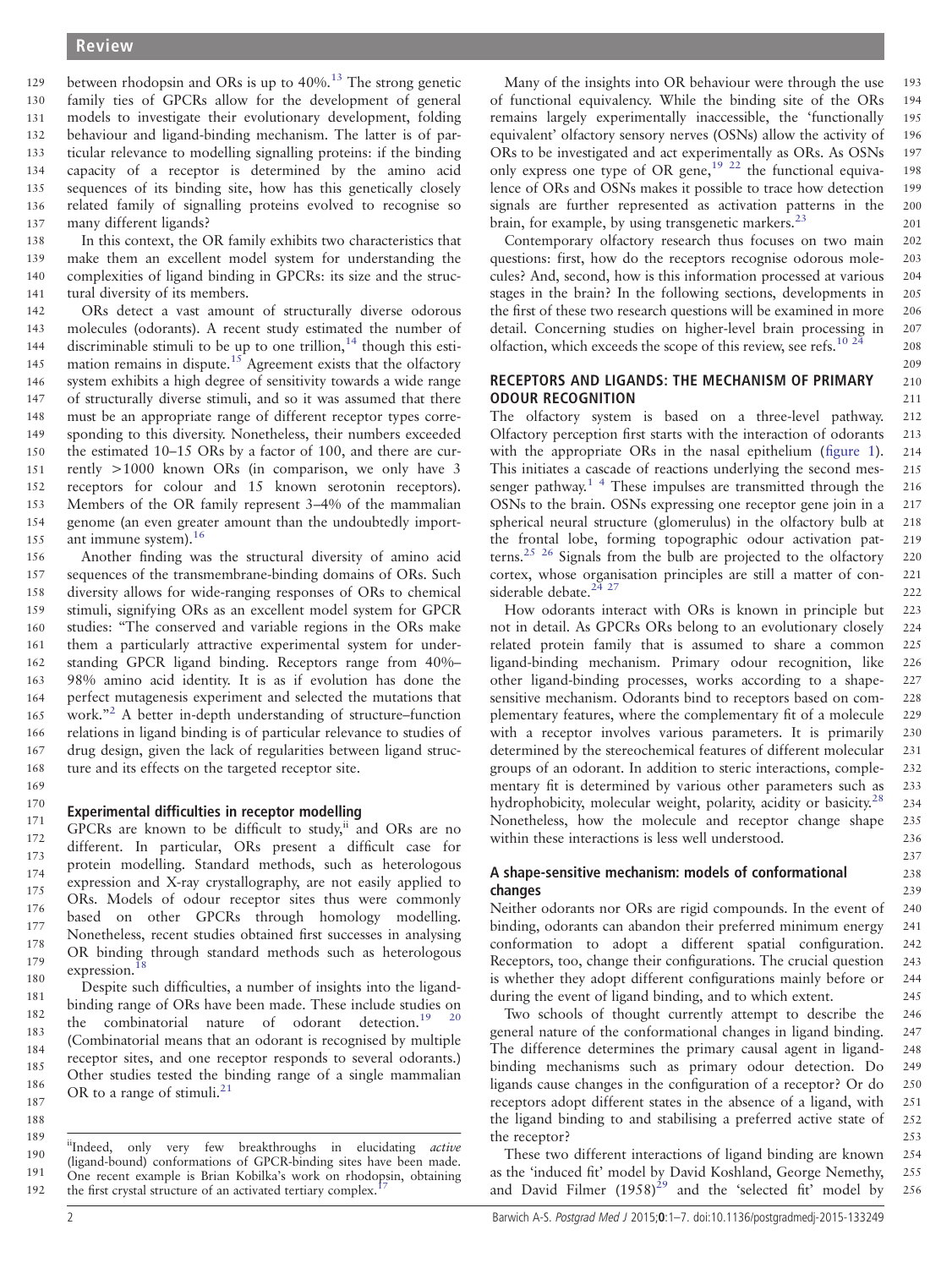$Q7$ 

<span id="page-2-0"></span>

Jacques Monod, Francois Jacob, and Jean-Pierre Changeux (1965)[.30](#page-5-0) Both models emphasise the dynamic nature of proteins, yet differ in temporal and causal sequences by which the changes in receptor conformations are initiated in the course of ligand binding (fi[gure 2](#page-3-0)).<sup>[31 32](#page-5-0)</sup>

olfactory cortex.

forced to adopt, a confirmation that is best suited to a particular ligand. The selected fit model assumes that receptors pass through several conformations and ligands have a specific affinity for a particular active receptor state.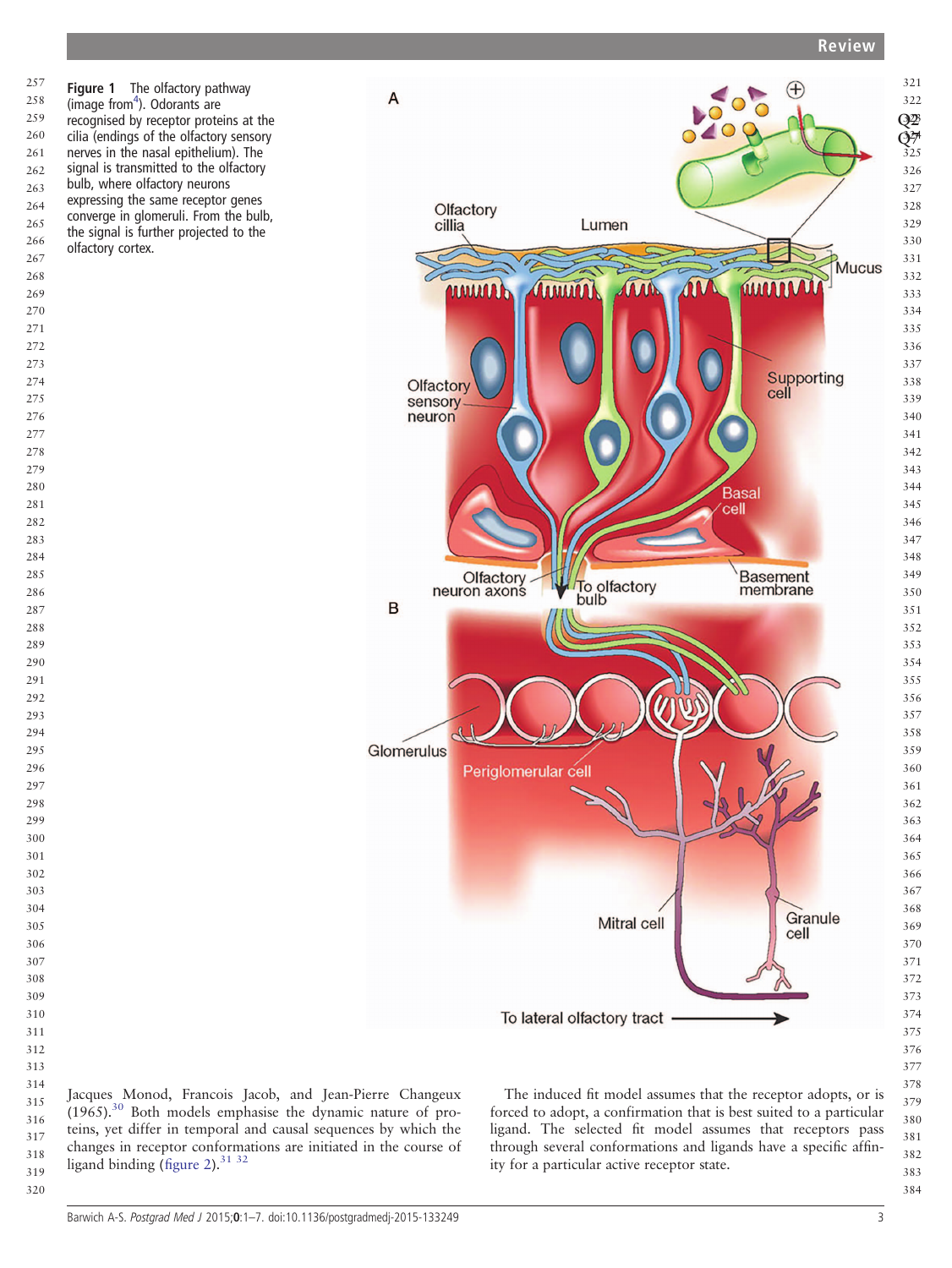<span id="page-3-0"></span>

Figure 2 Models of induced fit and selected (conformational) fit (image from $^{32}$  $^{32}$  $^{32}$ ). Induced fit interactions force the receptor to adopt different conformations during ligand binding. Depending on ligand and receptor rigidity, this interaction can be reciprocal (ligands may also undergo conformational changes). In selected fit interactions, receptors change states independently of the presence of a ligand. When a ligand (with an affinity for a particular receptor state) binds, it stabilises a particular active receptor state and changes the frequency with which a protein adopts its different energy states. 

Interestingly, current data remain inconclusive on which model to prefer or whether ligand binding may involve a combination of both, plus potentially other, mechanisms throughout the subsequent stages of the binding process.<sup>33</sup> <sup>34</sup> <sup>35</sup> 

Overall, current models of conformational changes differ from previous, rigid understanding of lock-and-key interactions in ligand binding. In comparison to lock-and-key, receptor behaviour in conformational change models is seen as explanatorily more central than explanations derived from ligand structure. ORs can detect more rigid odorants through stereochemical features in an odorant's minimum energy state, but they can also detect more flexible odorants by 'deforming' them within the receptor-binding site (eg, by 'bending' odorants with a chain structure into ring conformations).<sup>[36](#page-5-0)</sup> 

The strong evolutionary bond of GPCRs heightened scientific interest in olfaction as a modern model system. In addition to modelling practices, understanding the type of mechanism involved in ligand binding also has interesting evolutionary implications. Some studies "suggest that, in the course of evolution, some mechanisms of conformational change have been selected that are shared by entire groups of proteins and that these occur independently of the diversity of regulatory ligands involved."[35](#page-5-0) Basically, to what extent have certain recognition mechanisms evolved (in)dependently of present ligand structures? So-called "orphan receptors", that is, receptors to which no ligand is currently known to bind and to some of which no known ligand potentially binds, provide an obvious example for the relevance and research perspectives of such questions.<sup>37</sup> <sup>38</sup> 

#### A vibration-sensitive mechanism and its criticism

In contrast to this evolutionary understanding of signalling proteins and their mechanism, an alternative model for odour detection was proposed by Luca Turin in 1996.<sup>39</sup> This alternative mechanism refers to intramolecular vibrations in the 

infrared range as the key feature underlying odour detection (figure 3). In this model, electrons travel through an odorant across the OR-binding site by means of inelastic electron tunnelling spectroscopy (IETS), meaning electrons jump small gaps between a donor (nicotinamide adenine dinucleotide phosphate) and an acceptor site (zinc). 

Turin's account is a revival of earlier 'vibration theories of odours' proposed by Malcolm Dyson in the 1920s–1930s<sup>[40](#page-5-0)</sup> and Robert Wright in the 1960s-1970s.<sup>[41](#page-5-0)</sup> It has received wider attention in popular science and media outlets in recent years.<sup>42</sup> <sup>43</sup> The highly speculative nature of the vibration model has not found greater resonance in mainstream research.<sup>[44](#page-5-0)</sup> Its popularised portrayal has incurred discontent among some researchers who found the depiction of standard olfactory research as still sticking to the old 'lock-and-key model' misleading.[45](#page-5-0) 

Criticism directed at the vibration mechanism is twofold. First, suggested evidence in its favour is considered far too anecdotal. Turin's model largely draws support from selected examples of structure–odour relations (presenting molecules of similar smell with a similar vibrational spectrum) and sensory performance studies (testing the detection of odour differences between isotopic variants). One inference from the IETS model is that odorants identical in stereochemical composition that differ in molecular vibrations (such as isotopic variants) should smell different. While studies on insect behaviour, using drosophila, indeed have shown a higher sensitivity towards different isotopic versions,<sup>48</sup> human sensory performance tests are more difficult and have yielded conflicting or ambiguous results at best. 

Second, the vibration model yet lacks experimental links to receptor studies. Nothing comparable to the proposed IETS mechanism has been encountered in any other protein interaction. Support for a vibrational detection mechanism needs either proof from general GPCR studies or sufficient experimental explanation as to why ORs should act fundamentally



Figure 3 Controversial model of a vibration-sensing mechanism (image from<sup>39</sup>). Electrons travel through an odorant across the OR-binding site by inelastic electron tunnelling; nicotinamide adenine dinucleotide phosphate (NADPH) acts as electron donor and Zink as electron acceptor site.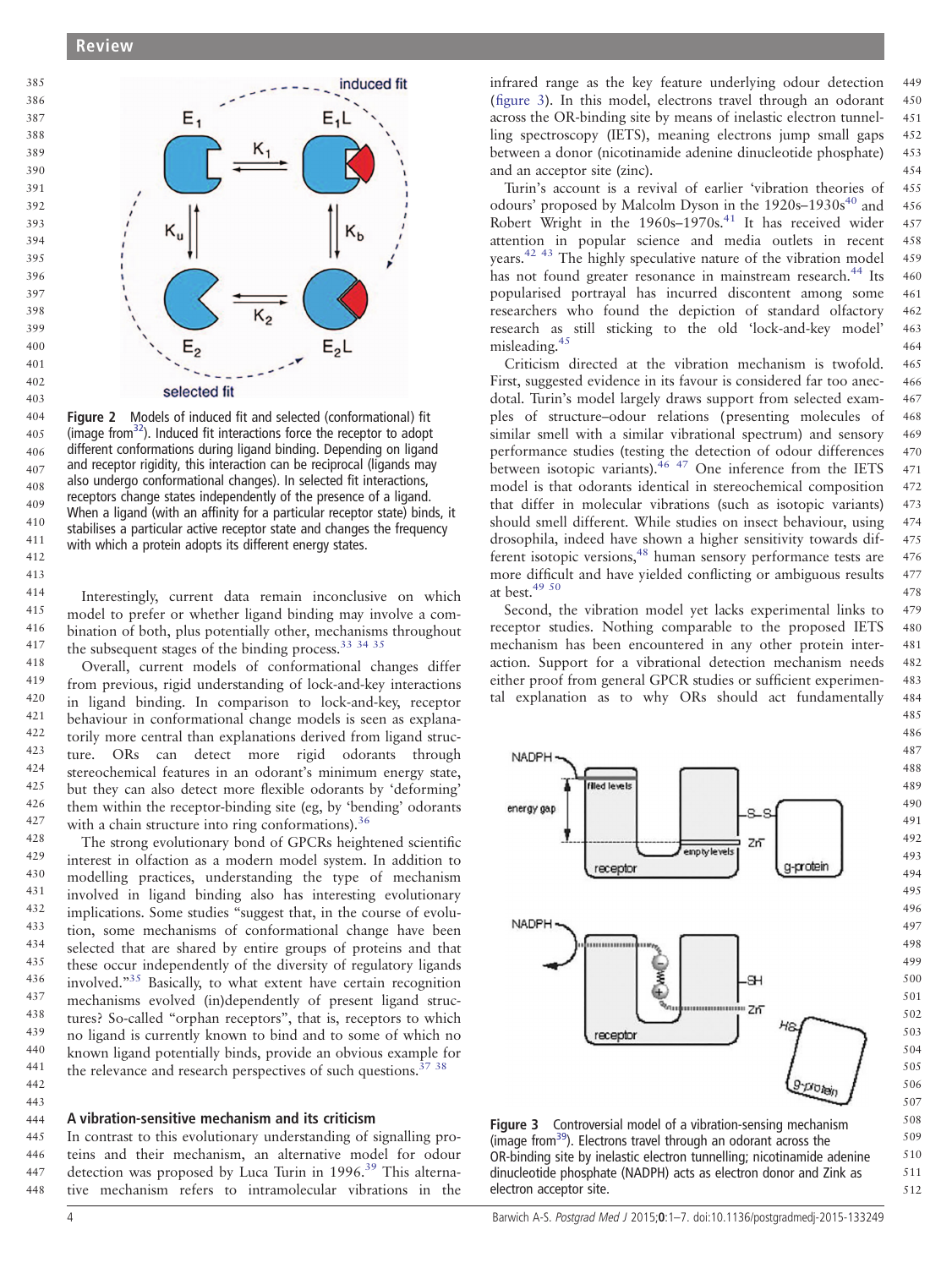different to other GPCRs.<sup>51</sup> A very recent multilab and multimethod study set out to challenge the vibrational hypothesis about the detection of isotopic versions on the receptor level. Block et  $al^{52}$  $al^{52}$  $al^{52}$  tested the response of OR5AN1, a receptor responsive to cyclopentadecanone (a sensory performance study on humans with positive results for the IETS mechanism was conducted with cyclopentadecanone<sup>[50](#page-6-0)</sup>). OR5AN1 responded equally well to cyclopentadecanone and other musk variants, providing a negative result for the vibrational hypothesis about the differential detection of isotopic versions. Nine additional receptors were tested for other isotopic isomers with the same negative outcome. These results were criticised by Turin et  $al^{53}$  $al^{53}$  $al^{53}$ for applying to an in vitro not in vivo environment. 513 514 515 516 517 518 519 520 521 522 523 524 525

In commenting on Block et al's study, Leslie Vosshall<sup>[51](#page-6-0)</sup> made an important point: while negative results may indeed not lead to conclusive disproof of a model, they nonetheless prompt the need for the delivery of stronger positive evidence in its favour.<sup>ii</sup> 526 527 528 529 530

531 532

#### SUMMARY AND OUTLOOK: FROM OLFACTORY RESEARCH TO BIOMEDICAL PRACTICE 533 534

Scientific interest in the sense of smell is fairly recent and closely linked to advances in genetics.<sup>[55](#page-6-0)</sup> The significance of olfaction for neurobiological research was made clear through the discovery of the OR multigene family and its identification as part of the superfamily of GPCRs. 535 536 537 538 539

Research on the olfactory system is key to advancing understanding in a number of different areas. Not only will it facilitate a better understanding of a variety of complex biological processes such as ligand binding and signal transduction, but also lead to insights into higher brain organisation. In parallel with protein studies, contemporary research on olfaction focuses on how information detected at the receptor level is processed at various stages in the brain.[10](#page-5-0) 540 541 542 543 544 545 546 547

The emerging data on how olfactory information are processed in the brain (olfactory bulb and cortex projections) start to debunk earlier assumptions that the olfactory pathway works like the visual system, forming and maintaining topographic activation patterns over various brain processing stages. Studies of the olfactory bulb (a multilayered neural structure situated at the frontal lobe of the brain) have successfully established a clear activation pattern.<sup>25</sup> <sup>26</sup> Contrary to expectations, however, this topographic pattern of the olfactory bulb is not maintained through further projections to the olfactory cortex.<sup>24</sup> <sup>27</sup> <sup>56</sup> <sup>57</sup> The implications following from such apparent idiosyncrasies of the olfactory cortex for our understanding of higher brain processing and olfaction need to be seen. 548 549 550 551 552 553 554 555 556 557 558 559 560

Findings from studies of receptor behaviour and higher brain organisation in olfaction will eventually contribute to better medical understanding and diagnosis of many disorders that are associated with olfactory decline and loss. In addition to nose and sinus diseases,  $58$  better understanding of the olfactory pathway will enhance biomedical research on major neurodegenerative disorders such as Alzheimer's and Parkinson's, which are more and more studied in relation to their accompanying decline in smell perception.<sup>[59](#page-6-0)</sup> Olfactory performance tests such as the 'Sniffin Sticks' and the 'University of Pennsylvania Smell Identification Kit' have become prominent in their potential as a preclinical tool for the diagnosis of major neurodegenerative disorders.<sup>60 61</sup> 561 562 563 564 565 566 567 568 569 570 571 572 573

These and other pending enquiries about the nature of the olfactory system promise more exciting findings to follow in the next years. Olfaction might be the oldest sensory system in an evolutionary sense, but its scientific history has only begun. 577 578 579 580 581

#### Main messages

- ▸ The identification of the olfactory receptors (ORs) as G-protein-coupled receptors (GPCRs) by Buck and Axel in 1991 linked research on olfaction to a wide range of neurobiological studies on cell signalling mechanisms. The genetic intraclass diversity of ORs promises to facilitate a better understanding of ligand-binding mechanisms in other GPCRs.
- $\triangleright$  GPCRs are involved in a huge number of significant physiological processes and respond to a diverse array of stimuli (eg, neurotransmitters, peptide hormones, amino acids, lipids, sugars, airborne molecules, proteins and photons). They are the largest protein family in the mammalian genome and exhibit a large amount of conserved amino acid sequences throughout evolution.
- ▶ The mechanism of primary odour recognition is known in principle but unknown in its details. Current opinion adopts a shape-selective mechanism involving conformational changes in the odorant-binding process. A pending issue is the question whether these changes are 'induced' or 'selected' or both.

### Current research questions

- ▶ Structure–function relations in OR binding: which amino acid sequences of an OR-binding site determine its odorant-binding capacity?
- ▸ OR activation patterns: what (range of) odorants bind to particular ORs?
- $\triangleright$  GPCR family relations: How does the basic genetic makeup of GPCRs relate to their diversification in ligand-binding capacities?

#### Key references

- ▸ Shepherd GM. Neurogastronomy: how the brain creates flavor and why it matters. New York: Columbia University Press, 2012.
- ▸ Firestein S. How the olfactory system makes sense of scents. Nature 2001;413:211–18.
- ▶ Axel R. Scents and sensibility: a molecular logic of olfactory perception (nobel lecture). Angewandte Chemie Int Ed 2005;44:6110–27.
- Buck LB. Unraveling the sense of smell (Nobel lecture). Angewandte Chemie Int Ed 2005;44(38):6128–40
- ▶ Snogerup-Linse S. Studies of G-coupled-protein receptors. The nobel prize in chemistry 2012. Award ceremony speech. Secondary studies of G-coupled-protein receptors. The nobel prize in chemistry 2012. Award Ceremony Speech 2012. [http://www.nobelprize.org/nobel\\_prizes/chemistry/laureates/](http://www.nobelprize.org/nobel_prizes/chemistry/laureates/2012/advanced-chemistryprize2012.pdf)  $\frac{1}{2012}/2012$  advanced-chemistryprize2012.pdf [2012/advanced-chemistryprize2012.pdf](http://www.nobelprize.org/nobel_prizes/chemistry/laureates/2012/advanced-chemistryprize2012.pdf)

574 575 576

Barwich A-S. Postgrad Med J 2015;0:1-7. doi:10.1136/postgradmedj-2015-133249 5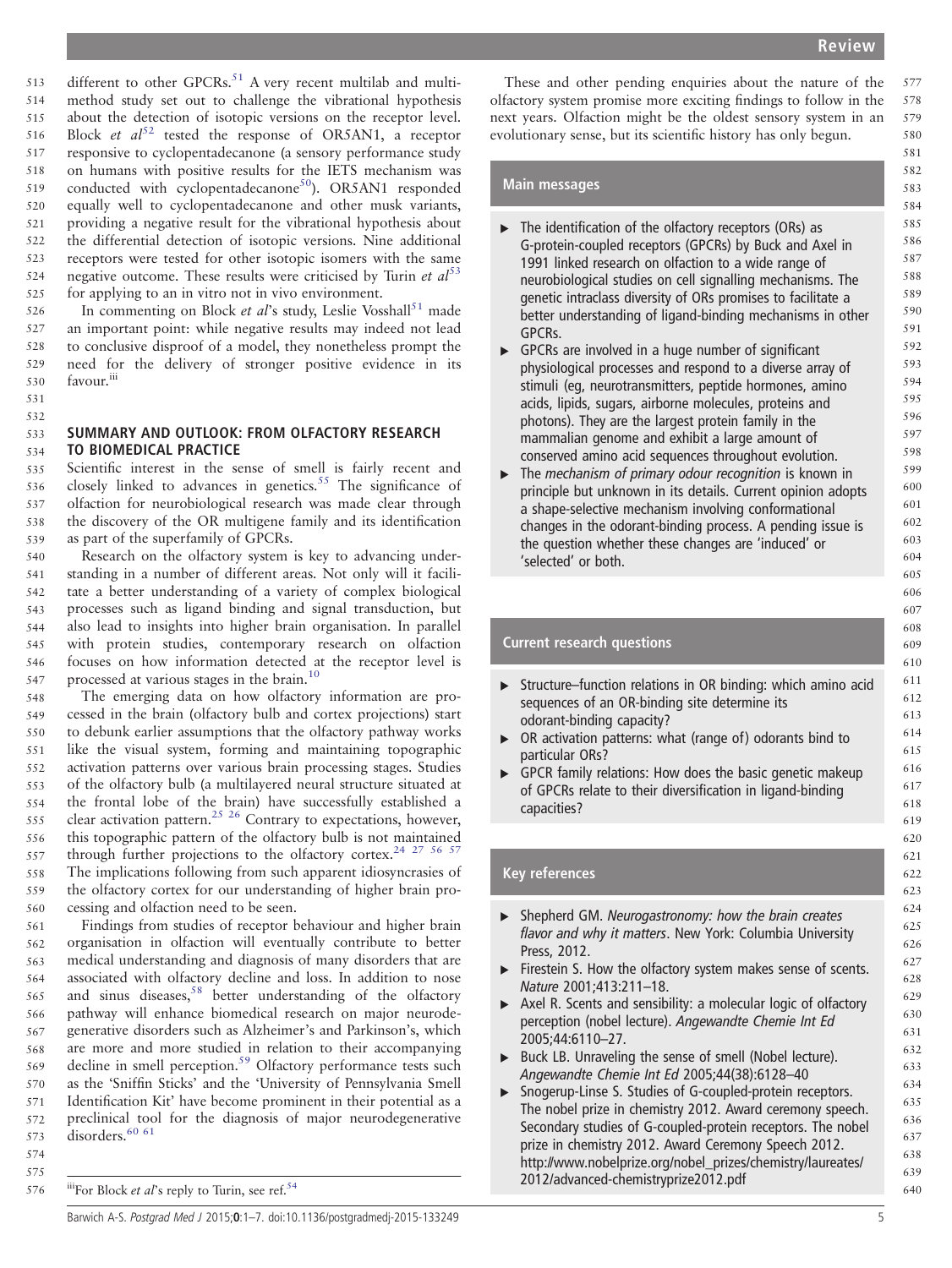### Review

<span id="page-5-0"></span>

|                | <b>Self-assessment questions</b>                                                                                                                                                  |
|----------------|-----------------------------------------------------------------------------------------------------------------------------------------------------------------------------------|
|                |                                                                                                                                                                                   |
|                | 1. Constituents of the olfactory system:                                                                                                                                          |
|                | Cell surface receptors at the cilia<br>А.                                                                                                                                         |
|                | Glomeruli in the olfactory bulb<br>B.                                                                                                                                             |
|                | Cytoplasmic receptors in the nasal epithelium<br>C.                                                                                                                               |
|                | $2.$ ORs                                                                                                                                                                          |
|                | A. Exhibit 40-98% intraclass similarity of amino acid                                                                                                                             |
|                | sequences<br>Exhibit up to 40% intraclass similarity of amino acid<br>В.                                                                                                          |
|                | sequences                                                                                                                                                                         |
|                | Share up to 40% similarity of amino acid sequences<br>C.                                                                                                                          |
|                | with rhodopsin                                                                                                                                                                    |
|                | 3. GPCRs                                                                                                                                                                          |
|                | A. Were discovered through PCR in 1991                                                                                                                                            |
|                | Bind neurotransmitters, hormones, odorants, photons<br>В.                                                                                                                         |
|                | C. Are the largest protein family in the mammalian<br>qenome                                                                                                                      |
|                | 4. Odorants bind to receptors                                                                                                                                                     |
|                | By forming a hydrogen bond in a shape-sensitive<br>А.                                                                                                                             |
|                | mechanism                                                                                                                                                                         |
|                | B. With $\sim$ 71% success rate                                                                                                                                                   |
|                | C. In a combinatorial way                                                                                                                                                         |
|                | 5. Olfaction turned into a modern model system                                                                                                                                    |
|                | Because it promises better understanding of ligand<br>А.<br>binding in GPCRs                                                                                                      |
|                | Through advances in genetics<br>В.                                                                                                                                                |
|                | Because its ligand binding mechanism<br>C.<br>was                                                                                                                                 |
|                | demonstrated to work different from other GPCRs                                                                                                                                   |
|                |                                                                                                                                                                                   |
|                |                                                                                                                                                                                   |
|                |                                                                                                                                                                                   |
|                | Acknowledgements The authors thank John Dupré, Isabella Sarto-Jackson, Louise<br>Bezuidenhout, Christine Hauskeller, two reviewers and the editors for their helpful<br>comments. |
|                | Funding Konrad Lorenz Institute for Evolution and Cognition Research.                                                                                                             |
|                | Competing interests None declared.                                                                                                                                                |
|                | Provenance and peer review Commissioned; externally peer reviewed.                                                                                                                |
|                |                                                                                                                                                                                   |
|                |                                                                                                                                                                                   |
|                | <b>REFERENCES</b>                                                                                                                                                                 |
| 1              | Buck LB, Axel R. A novel multigene family may encode odorant receptors:<br>a molecular basis for odor recognition. Cell 1991;65:175-87.                                           |
| $\overline{2}$ | Firestein S, Greer C, Mombaerts P. The molecular basis for odor recognition. Cell                                                                                                 |
|                | annotated classic. Secondary the molecular basis for odor recognition. Cell                                                                                                       |
|                | Annotated Classic, 2014. http://www.cell.com/pb/assets/raw/journals/research/cell/<br>cell-timeline-40/Buck.pdf                                                                   |
| 3              | Kant I. Anthropology from a pragmatic point of view. Cambridge: Cambridge                                                                                                         |
|                | University Press, 2006[1798].                                                                                                                                                     |
| 4              | Firestein S. How the olfactory system makes sense of scents. Nature<br>2001;413:211-18.                                                                                           |
| 5              | Shepherd GM. The human sense of smell: are we better than we think? PLOS                                                                                                          |
| 6              | Biology 2004;2:e146.<br>Shepherd GM. Neurogastronomy: how the brain creates flavor and why it matters.                                                                            |
|                |                                                                                                                                                                                   |

- New York: Columbia University Press, 2012. 7 Classen C, Howes D, Synnott A. Aroma: the cultural history of smell. Taylor & Francis, 1994. 694 695
- 8 Wnuk E, Majid A. Revisiting the limits of language: the odor lexicon of Maniq. Cognition 2014;131:125–38. 696 697
- 9 Dravnieks A. Current status of odour theories. Flavour Chem Adv Chem 1969;65:29–52. 698 699
- 10 Axel R. Scents and sensibility: a molecular logic of olfactory perception (nobel lecture). Angewandte Chemie Int Ed 2005;44:6110–27. 700 701
- 11 Buck LB. Unraveling the sense of smell (Nobel lecture). Angewandte Chemie Int Ed 2005;44:6128–40. 702 703

| 12       | Snogerup-Linse S. Studies of G-Coupled-Protein Receptors. The Nobel Prize in<br>Chemistry 2012. Award Ceremony Speech. Secondary Studies of G-Coupled-Protein<br>Receptors. The Nobel Prize in Chemistry 2012. Award Ceremony Speech, 2012. | 705<br>706 |
|----------|---------------------------------------------------------------------------------------------------------------------------------------------------------------------------------------------------------------------------------------------|------------|
|          | http://www.nobelprize.org/nobel_prizes/chemistry/laureates/2012/                                                                                                                                                                            | 707<br>708 |
| 13       | advanced-chemistryprize2012.pdf<br>Crasto CJ. Computational biology of olfactory receptors. Curr Bioinform                                                                                                                                  | 709        |
| 14       | 2009:4:8-15.<br>Bushdid C, Magnasco MO, Vosshall LB, et al. Humans can discriminate more than                                                                                                                                               | 710        |
|          | 1 trillion olfactory stimuli. Science 2014;343:1370-2.                                                                                                                                                                                      | 711        |
| 15       | Meister M. On the dimensionality of odor space. <i>eLife</i> 2015;4:e07865.                                                                                                                                                                 | 712<br>713 |
| 16       | Zhang X, De la Cruz O, Pinto JM, et al. Characterizing the expression of the human<br>olfactory receptor gene family using a novel DNA microarray. Genome Biol 2007;8:<br>R86.                                                              | 714        |
| 17       | Rasmussen SG, DeVree BT, Zou Y, et al. Crystal structure of the [bqr] 2 adrenergic                                                                                                                                                          | 715<br>716 |
| 18       | receptor-Gs protein complex. Nature 2011;477:549-55.<br>Mainland JD, Li YR, Zhou T, et al. Human olfactory receptor responses to odorants.<br>Sci Data 2015;2:150002.                                                                       | 717<br>718 |
| 19       | Malnic B, Hirono J, Sato T, et al. Combinatorial receptor codes for odors. Cell<br>1999;96:713-23.                                                                                                                                          | 719        |
| 20       | Araneda RC, Peterlin Z, Zhang X, et al. A pharmacological profile of the aldehyde<br>receptor repertoire in rat olfactory epithelium. J Physiol 2004;555:743-56.                                                                            | 720<br>721 |
| 21       | Kurland MD, Newcomer MB, Peterlin Z, et al. Discrimination of saturated aldehydes<br>by the rat I7 olfactory receptor. Biochemistry 2010;49:6302-4.                                                                                         | 722        |
| 22       | Chess A, Simon I, Cedar H, et al. Allelic inactivation regulates olfactory receptor                                                                                                                                                         | 723<br>724 |
| 23       | gene expression. Cell 1994;78:823-34.<br>Mori K, Shepherd GM. Emerging principles of molecular signal processing by mitral/                                                                                                                 | 725        |
| 24       | tufted cells in the olfactory bulb. Semin Cell Biol 1994;5:65-74.<br>Chen C-FF, Zou D-J, Altomare CG, et al. Nonsensory target-dependent organization                                                                                       | 726<br>727 |
| 25       | of piriform cortex. PNAS 2014;111:16931-6.<br>Mombaerts P, Wang F, Dulac C, et al. Visualizing an olfactory sensory map. Cell                                                                                                               | 728        |
|          | 1996;87:675-86.<br>Vassar R, Chao SK, Sitcheran R, et al. Topographic organization of sensory                                                                                                                                               | 729<br>730 |
| 26       | projections to the olfactory bulb. Cell 1994;79:981-91.                                                                                                                                                                                     | 731        |
| 27       | Stettler DD, Axel R. Representations of odor in the piriform cortex. Neuron<br>2009;63:854-64.                                                                                                                                              | 732<br>733 |
| 28       | Ohloff G, Pickenhagen W, Kraft P. Scent and chemistry. The molecular world of<br>odors. Wiley-VCH, 2011.                                                                                                                                    | 734        |
| 29       | Koshland DE. The key-lock theory and the induced fit theory. Angewandte Chemie<br>Int Ed Engl 1995;33:2375-8.                                                                                                                               | 735<br>736 |
| 30       | Monod J, Wyman J, Changeux J-P. On the nature of allosteric transitions:                                                                                                                                                                    | 737        |
| 31       | a plausible model. J Mol Biol 1965;12:88-118.<br>Changeux J-P, Edelstein SJ. Allosteric Receptors after 30 Years. Neuron                                                                                                                    | 738<br>739 |
| 32       | 1998;21:959-80.<br>Weikl TR, von Deuster C. Selected-fit versus induced-fit protein binding: Kinetic                                                                                                                                        | 740        |
| 33       | differences and mutational analysis. Proteins 2009;75:104-10.<br>Csermely P, Palotai R, Nussinov R. Induced fit, conformational selection and                                                                                               | 741        |
|          | independent dynamic segments: an extended view of binding events. Trends                                                                                                                                                                    | 742<br>743 |
| 34       | Biochem Sci 2010;35:539-46.<br>Changeux J-P. 50 years of allosteric interactions: the twists and turns of the models.                                                                                                                       | 744        |
| 35       | Nature Reviews Molecular Cell Biology 2013;14:819-29.<br>Changeux J-P, Edelstein SJ. Conformational selection or induced fit? 50 years of                                                                                                   | 745<br>746 |
|          | debate resolved. F1000 Biol Rep 2011;3:19.                                                                                                                                                                                                  | 747        |
| 36       | Barwich A-S. Bending Molecules or Bending the Rules? The Application of<br>Theoretical Models in Fragrance Chemistry. Manuscipt accepted for                                                                                                | 748        |
|          | publication. Perspectives on Science Special Issue 'Models and Simulations                                                                                                                                                                  | 749        |
| 37       | 5' 2014.<br>Civelli O, Zhou Q-Y, eds. Orphan G protein-coupled receptors and novel                                                                                                                                                          | 750<br>QĄ  |
| 38       | neuropeptides. Berlin: Springer Science & Business Media, 2008.<br>Man O, Willhite DC, Crasto CJ, et al. A framework for exploring functional                                                                                               | 752        |
| 39       | variability in olfactory receptor genes. PLoS ONE 2007;2:e682.<br>Turin L. A spectroscopic mechanism for primary olfactory reception. Chem Senses                                                                                           | 753<br>754 |
|          | 1996;21:773-91.                                                                                                                                                                                                                             | 755        |
| 40       | Malcolm Dyson G. The scientific basis of odour. J Soc Chem Industry<br>1938;57:647-51.                                                                                                                                                      | 756<br>757 |
| 41       | Wright RH. Odor and molecular vibration: the far infrared spectra of some perfume<br>chemicals. Ann N Y Acad Sci 1964;116:552-8.                                                                                                            | 758        |
| 42       | Burr C. The emperor of scent: a true story of perfume and obsession. Random<br>House Digital, Inc., 2004.                                                                                                                                   | 759        |
| 43       | Palmer J. 'Quantum smell' idea gains ground. Secondary 'Quantum smell' idea                                                                                                                                                                 | 760<br>761 |
| 44       | gains ground, 2013. http://www.bbc.co.uk/news/science-environment-21150046<br>Editorial NN. Testing a radical theory. Nat Neurosci 2004;7:315.                                                                                              | 762        |
| 45       | Hettinger TP. Olfaction is a chemical sense, not a spectral sense. Proc Natl Acad Sci                                                                                                                                                       | 763        |
|          | USA 2011;108:E349-9.                                                                                                                                                                                                                        | 764        |
| 46<br>47 | Turin L. The secret of scent. London: Faber and Faber, 2006.<br>Turin L. Rational odorant design. Chem Technol Flavors Fragrances 2009:                                                                                                     | 765        |
|          |                                                                                                                                                                                                                                             | 766        |

6 Barwich A-S. Postgrad Med J 2015;0:1–7. doi:10.1136/postgradmedj-2015-133249

767 768

261–73.